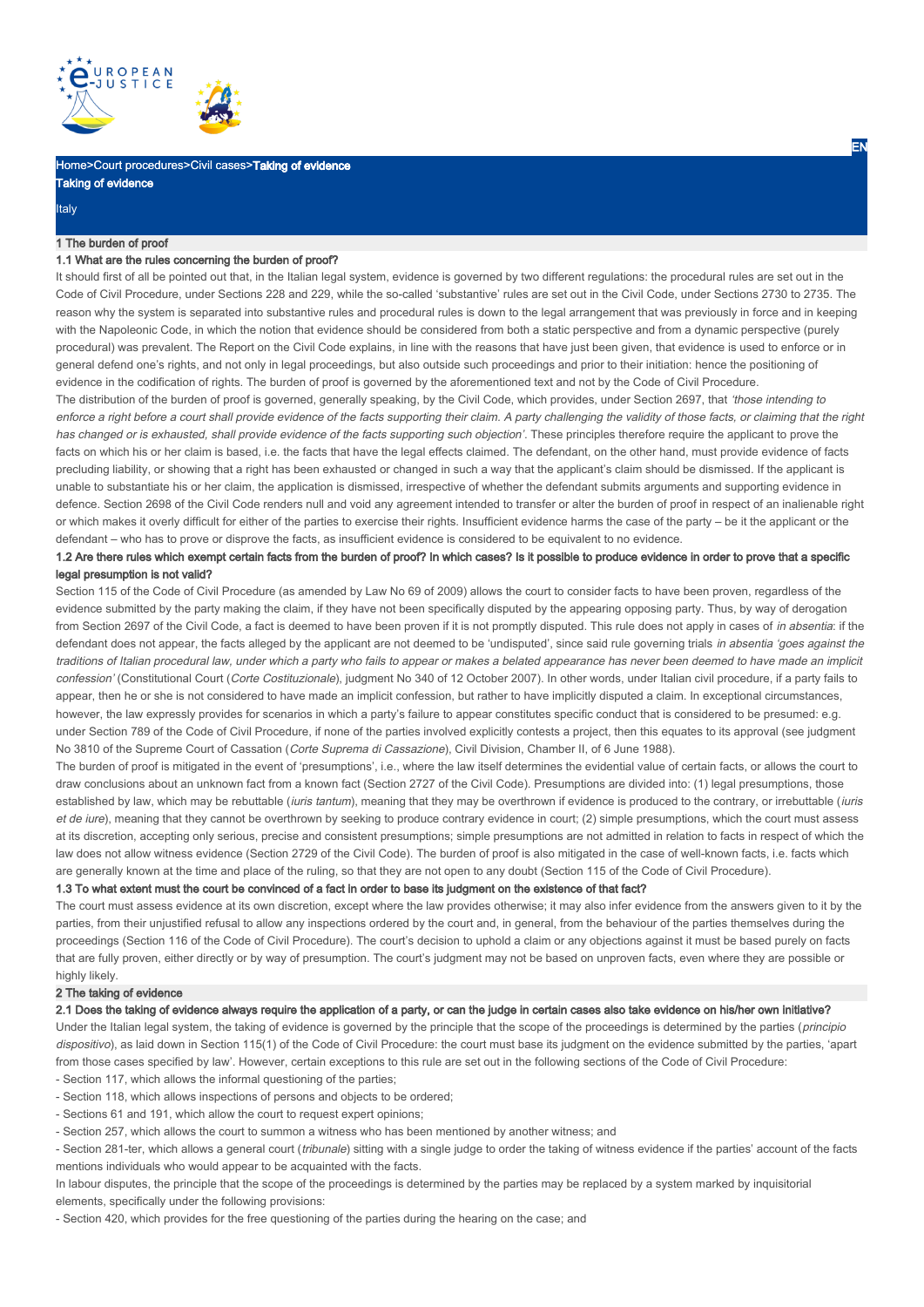- Section 421, which provides that the court may, at any time, on its own initiative, order the admission of any type of evidence, even beyond the limits set by the Civil Code. In proceedings relating to parental responsibility, the court may order the taking of evidence on its own initiative, including inspections conducted by the tax police (*polizia tributaria*), but only with respect to orders relating to minors. During divorce proceedings, if there are any disputes, the general court shall arrange for investigations to be carried out on the parties' income, assets and actual standard of living, and shall also call upon the tax police if necessary.

### 2.2 If the application of a party concerning the taking of evidence is approved, what steps follow?

If one party applies for the taking of evidence, the opposing party can apply for the taking of contrary evidence. The court will grant both applications if it has reason to believe that the facts submitted will be relevant for the purposes of arriving at its judgment.

If the court admits the evidence, it will then proceed to hear it.

After the evidence has been taken, the case will be adjudicated.

## 2.3 In which cases can the court reject an application by a party to obtain evidence?

Evidence is traditionally defined as a means capable of making a fact known and therefore of providing a demonstration of that fact and establishing its certainty, or as an instrument for convincing the judge of the facts in question. In order to be allowed into the proceedings, the preliminary application must be 'admissible' and 'relevant'. To be admissible, a preliminary application must not run counter to a prohibition set out by law (e.g. Section 2726 of the Civil Code, relating to payments): in other words, the court must determine whether the specific measure of inquiry put forward is against the law. So-called 'atypical' evidence, which is not characterised by the Civil Code, is also subject to the prohibitions set out under law. Relevance, conversely, is examined from another perspective, and relates to 'the fact forming the subject of the evidence'. For the preliminary application to be admitted, the court must ascertain whether the fact that is being sought to be proven will have an actual impact on the judgment of the case. Consequently, facts which would have no influence on the application being either accepted or rejected are not admitted, even if they have been proven. To allow the court to assess the relevance of the evidence, the legislature requires the application to meet minimum levels of specificness, and therefore to give at least three different types of information: topical: WHERE; historical: WHEN; and functional: TO WHAT END. Facts that have not been specifically disputed do not need to be proven (Section 115 of the Code of Civil Procedure).

### 2.4 What different means of proof are there?

Italian law distinguishes between documentary and non-documentary evidence. Evidence governed by the Civil Code is referred to as 'typical'. Documentary evidence includes:

public documents (Sections 2699 et seq. of the Civil Code);

private documents (Sections 2702 et seq. of the Civil Code);

telegrams (Sections 2705 et seq. of the Civil Code);

domestic files and records (Section 2707 of the Civil Code);

accounting records of businesses (Section 2709 of the Civil Code);

mechanically produced copies (Section 2712 of the Civil Code);

copies of documents and contracts (Sections 2714 et seq. of the Civil Code).

Computer documents also constitute evidence.

Non-documentary evidence includes:

witness evidence (Sections 2721 et seq. of the Civil Code);

written witness statements (Section 257-bis of the Code of Civil Procedure);

confessions (Sections 2730 et seq. of the Civil Code);

formal questioning (Section 230 of the Code of Civil Procedure);

sworn statements (Sections 2736 et seq. of the Civil Code);

inspections (Sections 258 et seq. of the Code of Civil Procedure).

There are also expert reports, which provide the court with the technical knowledge it lacks. In the Italian procedural system, there is no closing provision on the obligatory nature of means of proof, since their production is, in principle, not prohibited. However, under Italian case-law, so-called 'atypical' evidence cannot circumvent prohibitions or preclusions imposed by rules that are either substantive or procedural in nature; if this were not the case, then it would be possible to introduce surreptitiously items of evidence that would not have otherwise been admitted, or would have required suitable formal guarantees in order to be admitted.

# 2.5 What are the methods of obtaining evidence from witnesses and do these differ from the means employed to obtain evidence from expert witnesses? What are the rules in relation to the submission of written evidence and expert reports/opinions?

Witness evidence is admitted by the court (Section 245 of the Code of Civil Procedure); the court's order requires the witness to appear to give evidence on pain of coercive measures and a fine if he or she fails to appear. The court establishes the place, time and manner of the taking of evidence. On the request of the concerned party, the court bailiff serves the summons on the witness. The witness reads out a commitment to tell the truth, and is then questioned by the judge – the parties may not question witnesses directly. The provision allows the court, with the parties' consent, to take evidence in writing (Section 257 bis of the Code of Civil Procedure). Expert witnesses are appointed by the court, which gives them questions they are asked to answer; they will also appear at the hearing and swear to tell the truth. As a rule, expert witnesses prepare a written report, but the court may also order them to appear and be questioned orally at the hearing (Section 195 of the Code of Civil Procedure). Written evidence forms part of the proceedings once it is placed on the party's file, at the time of first appearance or later, subject to the time limits laid down in law (not beyond the time limits assigned to the hearing in accordance with Section 183 of the Code of Civil Procedure, for ordinary fact-finding procedures).

# 2.6 Are certain methods of proof stronger than others?

The Italian legal system attaches the greatest weight to public documents and to irrebuttable presumptions. Public documents (Sections 2699 et seq. of the Civil Code) are documents drafted, with the required formalities, by a notary (notaio) or other public official authorised to confirm their public status in the place where the document was prepared. Public documents have full value as evidence unless they are shown to be false. Barring this challenge, they constitute absolute and unconditional proof. Irrebuttable presumptions (Section 2727 of the Civil Code) are even more effective, as they do not admit any proof to the contrary.

# 2.7 In order to prove certain facts, are certain methods of proof obligatory?

The law requires that certain facts be proven only by means of specific forms of evidence, in some cases requiring public documents, and in other cases requiring written documents that may be public or private.

2.8 Are witnesses obliged by law to testify?